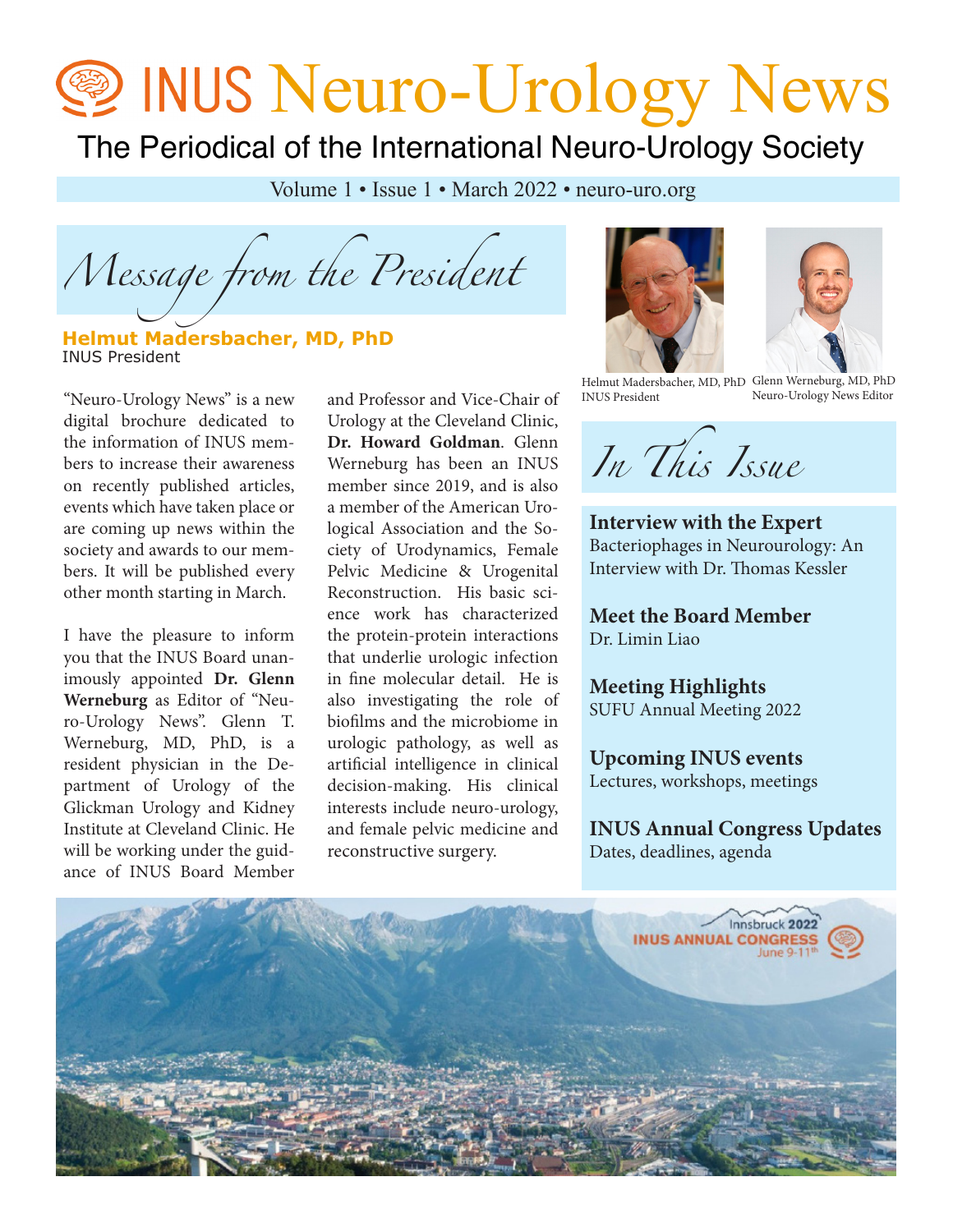#### Neuro-Urology News • March 2022 • neuro-uro.org

*Interview with the Expert*

### Bacteriophages in Neuro-Urology **Thomas M. Kessler, MD, FEBU**

Professor and Chair, University of Zurich, Switzerland Glenn Werneburg, MD, PhD, Editor, Neuro-Urology News

For the first Neuro-Urology News Interview with the Expert, we will be discussing the recent advances and applications of bacteriophage therapy in Neuro-Urology with **Dr. Thomas M. Kessler**.

Dr. Thomas M. Kessler comes to us from the University of Zurich, in Switzerland, where he is professor and chair of Neuro-Urology. He is the head of Neuro-Urology at Balgrist University Hospital.

Dr. Kessler studied medicine at the Universities in Fribourg, Lausanne, and Bern. He then trained in surgery in Sursee and Zofingen, and in urology at the University Hospital Bern. He underwent subspecialty training in Neuro-Urology at the University Hospital Innsbruck and University College London. He is chairman of the Swiss Continence Foundation, the past-president of the Swiss Society for Sacral Neuromodulation, former vice-president and current treasurer of the International Neuro-Urology Society. He is a renowned authority with extensive academic contributions to the fields of neuro-urology, functional urology, and urologic infection.

Dr. Kessler has recently been involved in the investigation of bacteriophage therapy for the treatment of urinary tract infection. He and his team have reported the results of a randomized controlled trial wherein bacteriophage therapy was noninferior to standard of care antibiotics in patients with urinary tract infection undergoing transurethral resection of the prostate. The study also further established the safety of the therapy. Subsequent trials have stemmed from this work, including one designed to assess the efficacy of bacteriophage therapy in individuals with catheter-associated urinary tract infection.

Our conversation follows, edited for length and clarity.

#### **GW: What is bacteriophage, or phage, therapy and how does it work?**

**TK:** The term bacteriophage comes from the Greek bakterion, meaning "bacterium"; and phagein, which means "to eat". Literally, phages are "bacteria eaters". Phages are viruses that are the natural killers of bacteria. The concept of bacteriophage therapy is not new. In fact, bacteriophages have been used therapeutically for the past 100 years. In 1919, Dr. Félix d'Hérelle used phage therapy to successfully treat infections in children. However, about a decade later, Alexander Fleming discovered the antibiotic penicillin. When penicillin was introduced clinically in the 1940's, the interest in bacteriophage therapy effectively ceased in Western countries. In parts of the East, especially in post-Soviet countries such as Georgia, Ukraine, and Russia, however, bacteriophage therapy continued and it remains an established treatment today.

#### **GW: Will you describe your recent randomized controlled clinical trial of bacteriophage therapy in those with urinary tract infection?**

**TK:** In the neuro-urology subspecialty, many of our patients have urinary tract infections. The current cornerstone of treatment for urinary tract infection is antibiotics. However, we know that there are also adverse effects associated with antibiotics including the killing of good bacteria in the intestine. This can lead to conditions such as pseudomembranous colitis. We are also now in a world of significant antibiotic resistance. These factors really pressed us to consider what could be done as an alternative to antibiotics, and bring this point forward in a randomized controlled trial.

Much like the movie, we looked Back to the Future. We were not interested in reinventing the wheel, so we researched what

*Dr. Kessler is Professor and Chair of Neuro-Urology at the University of Zurich and and Head of the Department of Neuro-Urology at Balgrist University Hospital, Zurich, Switzerland. He is former vice-president, and current Treasurer of INUS*

was already being done in the East. In Georgia, bacteriophages are commercially available, and one can go to the pharmacy in Tbilisi and purchase them. We used one such bacteriophage cocktail, "Pyophage". The study, funded by the Swiss Continence Foundation and the Swiss National Science Foundation, was a partnership with a great group of specialists at the Alexander Tsulukidze National Center of Urology and at the Eliava Institute of Bacteriophage, Microbiology, and Virology in Tbilisi, Georgia.

The study was a three-armed randomized controlled clinical trial. Patients with urinary tract infection who were to undergo transurethral resection of the prostate were identified, and their urine was tested in the microbiology lab. If the organism isolated in their urine was sensitive to the bacteriophage cocktail, they were offered enrollment. The first arm of the study was bacteriophage treatment. The second arm was placebo treatment with bladder irrigation. The third arm was standard of care antibiotics according to susceptibility patterns.

In terms of urinary tract infection cure, the results were similar across the three arms. On one hand, this was interesting because we would expect antibiotics to do better than placebo, and placebo to do the worst. In practice, at least in our department, we commonly use bladder washing to avoid recurrent antibiotic treatment. Thus, this may have had a therapeutic effect in the placebo group. Further, although our sample size was reasonable, with over 100 patients randomized, the number needed to treat to detect a real difference may have been higher.

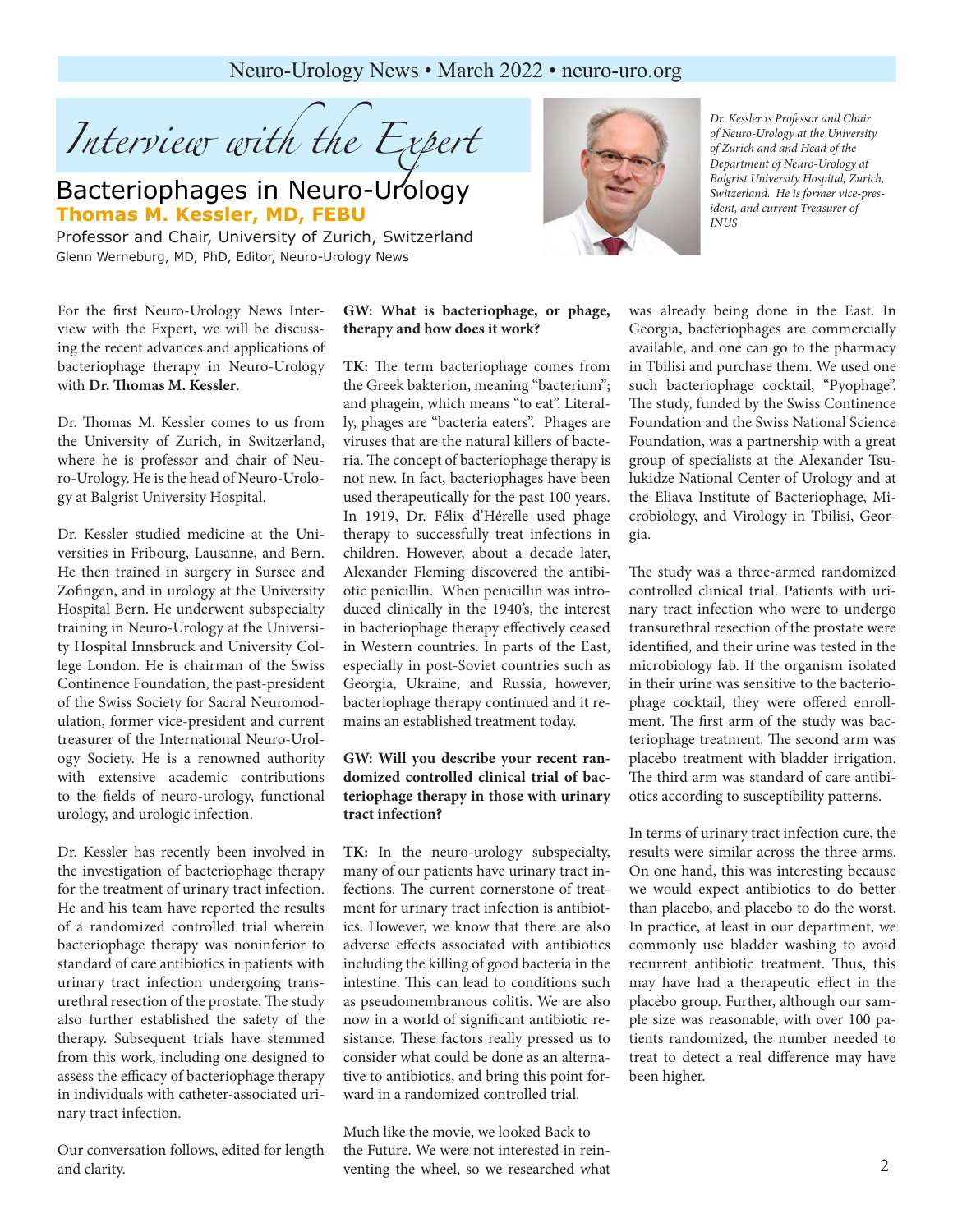#### Neuro-Urology News • March 2022 • neuro-uro.org

The trial gives us reason to be optimistic. First, it establishes the safety of bacteriophage administration via the intravesical route. Second, given the similar efficacy between the antibiotic and bacteriophage groups, phage therapy could avoid a relevant amount of antibiotics, thus sparing side effects and selection for resistance. In the current world of antibiotic resistance, this is an important point to consider.

#### **GW: Are phages less likely than traditional antibiotics to promote antibiotic resistance?**

**TK:** The Western standard of evidence-based medicine is not yet established with bacteriophages. This is why in the West, there is not a single bacteriophage product recognized as a standard treatment for human pathology. Similarly, resistance to phages has not been well-characterized, but we suspect the mechanisms of resistance may be different in phages relative to traditional antibiotics. Phages naturally develop mutations, as do the bacteria they target. Thus, there is an action-interaction dynamic between phage and bacterium. Perhaps the most relevant issue is the lack of understanding of how antimicrobial treatment may promote growth of another strain of bacteria, or why it selects for resistance. It is very clear that bacteriophages are extremely specific for a particular bacterium. Thus, phage therapy can be personalized in its targeting, at least in theory.

#### **GW: Do you suspect this specificity may pose unique challenges in patients with neurogenic lower urinary tract dysfunction, who frequently harbor polymicrobial and atypical flora?**

**TK:** Absolutely. The other challenge is with biofilm. In biofilms, bacteria, often polymicrobial, adhere to one another and a catheter in such a way that they can evade antibiotics. Many patients with neurogenic lower urinary tract dysfunction require artificial bladder drainage assistance through intermittent catheterization or indwelling catheters. These individuals are at risk for biofilm formation and thus catheter-associated urinary tract infection.

Another consideration is the environment surrounding the infection. For example,

some individuals perform intermittent catheterization in a sterile or near-sterile way, and still suffer from recurrent infections. Others who perform intermittent catheterization in the "clean" way, even reusing catheters, may never have a urinary tract infection. Thus, it is not only about killing the bacteria, but also about the interaction with the environment. The immune system must also be considered. We do not yet fully understand the mechanisms that underlie the bacteriophage-immunity interactions.

#### **GW: Will you describe your upcoming clinical trial?**

TK: Our upcoming randomized controlled clinical trial will be in patients with catheter-associated urinary tract infection, CAUTI. In selecting this population, we thought about the best group for the application of bacteriophages. Those with CAU-TI are unique in that, by definition, they already have urinary catheters. Thus, the route of intravesical instillation for bacteriophages is already defined. We can therefore avoid intravenous administration, wherein we would have to also consider systemic side effects. Theoretically, CAUTI is an easy problem to address, in that after instilling the bacteriophages, all of the bacteria are gone. However, as we know from the Georgian trial, this is not the case, and in the population with CAUTI, the biofilm problem must also be addressed.

Currently, we are looking into these aspects of the study in detail, and we are in the pre-clinical testing phase. We are partnering with our engineering colleagues at ETH Zürich. Our goal is to be able to genetically engineer bacteriophages patient by patient, in a very targeted way. We hope to start enrolling the first participants in the trial by the end of this year.

#### **GW: In the long term, do you foresee phage therapy working alongside antibiotics, or as an alternative to antibiotics?**

**TK:** Currently, we are planning our studies to assess bacteriophage efficacy as an alternative to antibiotics. This randomized controlled trial will allow us to clearly determine the effect of phages versus the effect of standard of care antibiotics. However, it may ultimately be the case that phage therapy works in conjunction with antibiotics. For example, perhaps a bacteriophage treatment could kill most of the dangerous bacteria, but then other strains could overgrow, and these could be targeted with traditional antibiotics.

#### **GW: Just under 50% of International Neuro-Urology Society members are under age 36. Will you share any thoughts or advice for early career urologists who aspire to become clinician-investigators in Neuro-Urology?**

**TK:** From my perspective, it is very clear. You must first find a great mentor. You will have this opportunity within INUS. There are many key opinion leaders here who will support young talents. My suggestion is to look for a mentor – the mentor will be the door opener, and then the ball is with you. Here in Neuro-Urology, you will be an integral member of a functional- or Neuro-Urology team. You will have opportunities to make discoveries and bring the field forward. It is a bit of a different story from other urological subspecialties such as onco-urology. On the functional side, we try to work together, and we try to avoid working against each other – together we are strong!

#### **Further reading**

Leitner, L., Ujmajuridze, A., Chanishvili, N., Goderdzishvili, M., Chkonia, I., Rigvava, S., ... & Kessler, T. M. (2021). Intravesical bacteriophages for treating urinary tract infections in patients undergoing transurethral resection of the prostate: A randomised, placebo-controlled, double-blind clinical trial. The Lancet Infectious Diseases, 21(3), 427-436.

Leitner, L., McCallin, S., & Kessler, T. M. (2021). Bacteriophages: what role may they play in life after spinal cord injury?. Spinal Cord, 59(9), 967-970.

Leitner, L., Kessler, T. M., & Klumpp, J. (2020). Bacteriophages: a panacea in neuro-urology?. European Urology Focus, 6(3), 518-521.

Dedrick, R. M., Guerrero-Bustamante, C. A., Garlena, R. A., Russell, D. A., Ford, K., Harris, K., ... & Spencer, H. (2019). Engineered bacteriophages for treatment of a patient with a disseminated drug-resistant Mycobacterium abscessus. Nature medicine, 25(5), 730-733.

Ujmajuridze, A., Chanishvili, N., Goderdzishvili, M., Leitner, L., Mehnert, U., Chkhotua, A., ... & Sybesma, W. (2018). Adapted bacteriophages for treating urinary tract infections. Frontiers in microbiology, 1832.

3 Leitner, L., Sybesma, W., Chanishvili, N., Goderdzishvili, M., Chkhotua, A., Ujmajuridze, A., ... & Kessler, T. M. (2017). Bacteriophages for treating urinary tract infections in patients undergoing transurethral resection of the prostate: a randomized, placebo-controlled, double-blind clinical trial. BMC urology, 17(1), 1-6.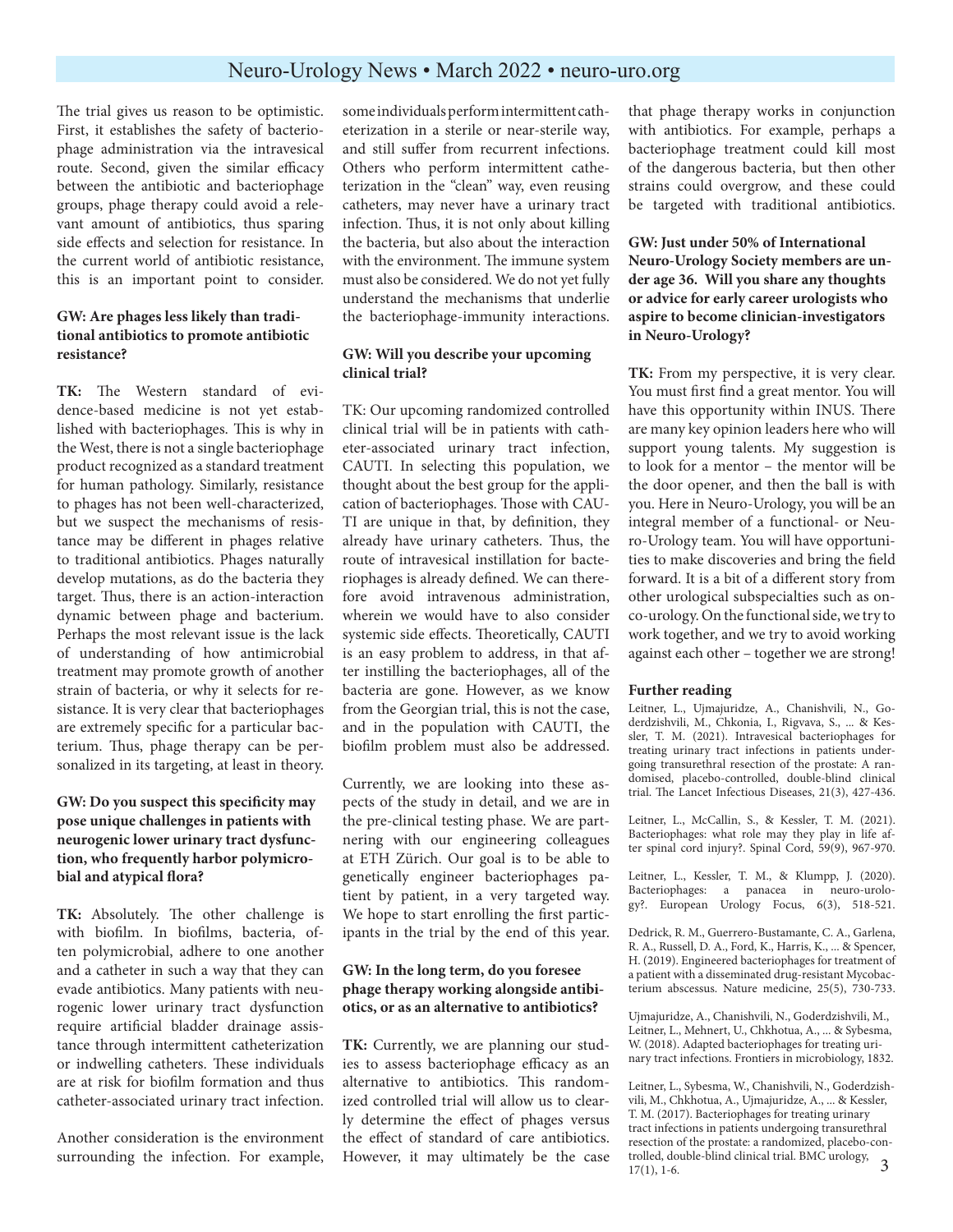#### Neuro-Urology News • March 2022 • neuro-uro.org



## *Meet the Board Member*

## **Limin Liao, MD, PhD**

Professor, Capital Medical University, Bejing Chairman, Department of Urology, China Rehabilitation Research Center, Beijing, China

Dr. Limin Liao M.D. PhD is the officer of the INUS Board Committee for Regional Chapters. Dr. Liao is a Professor of Urology in Capital Medical University (CMU) in Beijing, China. He is the vice-director of the China Rehabilitation Research Center (CRRC) and Chairman of the Department of Urology and Chairman of the Department of Neurourology of CRRC in Beijing, and Director of the Ph.D. training program on Neurourology and Urodynamics in the Rehabilitation School of CMU and the Cheeloo College of Medicine of Shandong University.

He graduated and received the Degree of Medical Bachelor from the 3rd Military Medical University in Chongqing, China (1986). He completed his urological training and postgraduate education in the General Hospital of PLA in Beijing and received his M.D. (1994). In 1998, he joined the Department of Urology of Medical School of Aachen Technical University (RWTH) in Germany, where he earned his Ph.D. in Urodynamics.

Dr. Liao is the president of Chinese Continence Society (CCS) and vice-chairman of the China Neuromodulation Society (CNS). He is member of editorial board of 8 Chinese Journals including the Journal of Chinese Urology. He became an expert with special state allowance in China (2004), and in 2007 received the Dayu Prize, the highest Chinese achievement award in Urodynamics and Incontinence. He is the first member of the International Continence Society (ICS) in China (1997). He is also a member of the Urodynamic and Neurourology subcommittees of the ICS. He is an associate editor of Neurourology and Urodynamics. In 2008, Dr. Liao was elected as a trustee of the ICS and the chairman of the 42nd ICS annual meeting in Beijing in 2012.

Dr. Liao's main clinical interests are: neurourology, urodynamics, voiding dysfunction, incontinence, pelvic floor dysfunction, and BPH. He has published over 300 papers and book chapters in Chinese and English, and had over 100 presentations on these topics. He has received extensive research funding including from the national key technology R&D program. Dr. Liao specializes in urodynamic quality control, urinary tract reconstruction, neuromodulation and neurostimulation for the treatment of neurogenic lower urinary tract dysfunction and bowel dysfunction.

His current research includes augmentation uretero-enterocystoplasty for refractory urinary tract dysfunction, functional MRI study on central control of storage and central pathogenesis of overactive bladder (OAB) and the central mechanism of action of sacral neuromodulation. Most recently he co-edited the book Neurourology: Theory and Practice with **Professor Helmut Madersbacher**, a book of 80 chapters, which will serve as a useful resource for physicians, nurses and students in the neurourological fields. All the topics are written by internationally recognized specialists.

*Meeting Highlights* SUFU Annual Meeting

The 2022 Society for Urodynamics, Female Pelvic Medicine and Urogenital Reconstruction (SUFU) Annual Meeting took place from February 22-26 in San Diego, CA, USA. This was the first in-person Annual Meeting since 2020, and was led by SUFU President, **Dr. Sandip Vasavada**, Cleveland Clinic, Ohio, USA, and Vice-President, **Dr. David Ginsberg**, University of Southern California, USA. There was a fantastic lineup of speakers, debates, panels, and abstract sessions. There was a strong showing of work in the neuro-urological area. **Dr. Evgeniy Kreydin** and his group from University of Southern California, USA, presented their investigation of outcomes of non-invasive

spinal neuromodulation for treatment of neurogenic bladder symptoms following stroke, including improvement in incontinence symptoms. **Dr. Rose Khavari** and her group from Houston Methodist Hospital, USA, compared the bladder-brain connectivity between healthy individuals and those with multiple sclerosis and voiding dysfunction. The group found specific deficits in brain connectivity associated with bladder function in the multiple sclerosis group. **Dr. Blayne Welk**, Western University, Ontario, Canada, and his group demonstrated that continuous antibiotic prophylaxis may be more effective for individuals with some neurogenic lower urinary tract dysfunction etiologies

## **Glenn T. Werneburg, MD, PhD** Editor, Neuro-Urology News

over others. It was most protective among those with spinal cord injury, and least protective among those with spina bifida. UTIs were not associated with renal deterioration. Dr. Welk also discussed applications and implementation of big data in urology. **Dr. Anne Cameron**, University of Michigan, ended the conference with a highly-interactive session reviewing the risk stratification in neurogenic lower urinary tract dysfunction based on the new AUA/SUFU guidelines. Many others discussed new and exciting work in the neuro-urological field. Next year's SUFU Annual Meeting will take place March 7-11, 2023 in Nashville, Tennessee, USA.